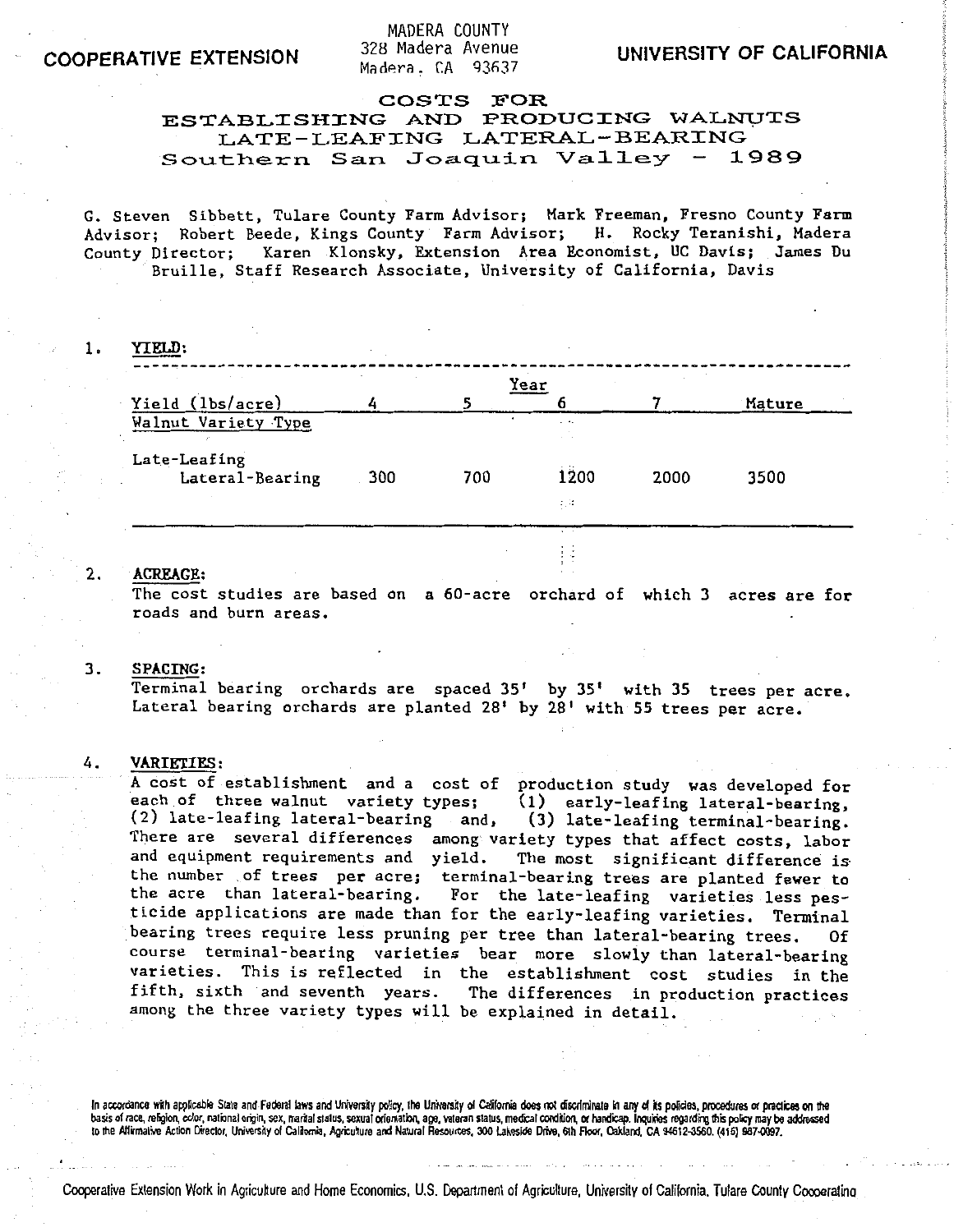5. **IRRIGATION:** Applied water pumped. System is 70% efficient. A pipeline irrigation system is used. The first three years are flood irrigated. Borders are put up after that and the row middles are mowed. Water applications rates are as follows:

| Year | Acre Feet/Year    |
|------|-------------------|
|      |                   |
|      |                   |
|      |                   |
|      | 4.3<br>1.1        |
|      | 5.0<br>$\sim$ 100 |
|      | 5.7               |
|      | 5.7               |
| Ω-1  |                   |

#### 6. **:FERTILIZER:**

The rate of actual nitrogen applied is as follows:

| $\epsilon$<br>$\sim$ | Year | Lbs/Ac/Year                                      |
|----------------------|------|--------------------------------------------------|
|                      |      |                                                  |
|                      |      | -11<br>12<br>主号                                  |
|                      |      | 27<br>$\mathcal{I} \subseteq \mathcal{U}$        |
|                      |      | $\overline{\phantom{a}}$<br>$\sim$<br>54         |
|                      |      | 54<br>٠<br>$\sim$                                |
|                      |      | $\cdot$ $\cdot$<br>108<br>$\cdot$ $\cdot$<br>÷ - |
|                      |      | $\cdot$ .<br>÷.<br>108<br>$\cdots$               |
|                      |      | 150<br>$\epsilon$                                |

### **7. PESTICIDES:**

Insect and Disease Control

Early-Leafing Varieties years 3-5 - 1 spray (bacteriocide) Year 6 & older - 3 sprays (1 bacteriocide, 2 insecticide/miticide)

Late-Leafing Varieties - 1 insecticide spray year 4 and every other year thereafter.

Weed Control - Herbicides are applied on the borders, which is 25% of the acreage (one preemergence" and one "contact" application).

## 8 • **PRUNING:**

Starting in year 5 a pruning tower is rented.

| Year | Lateral-Bearing<br>(early-leafing and late-leafing) | Terminal-Bearing<br>(late-leafing) |  |
|------|-----------------------------------------------------|------------------------------------|--|
|      | -Hours/Acre                                         | 0.33<br>0.67                       |  |
|      |                                                     | 0.67                               |  |
|      |                                                     |                                    |  |
| 8+   |                                                     |                                    |  |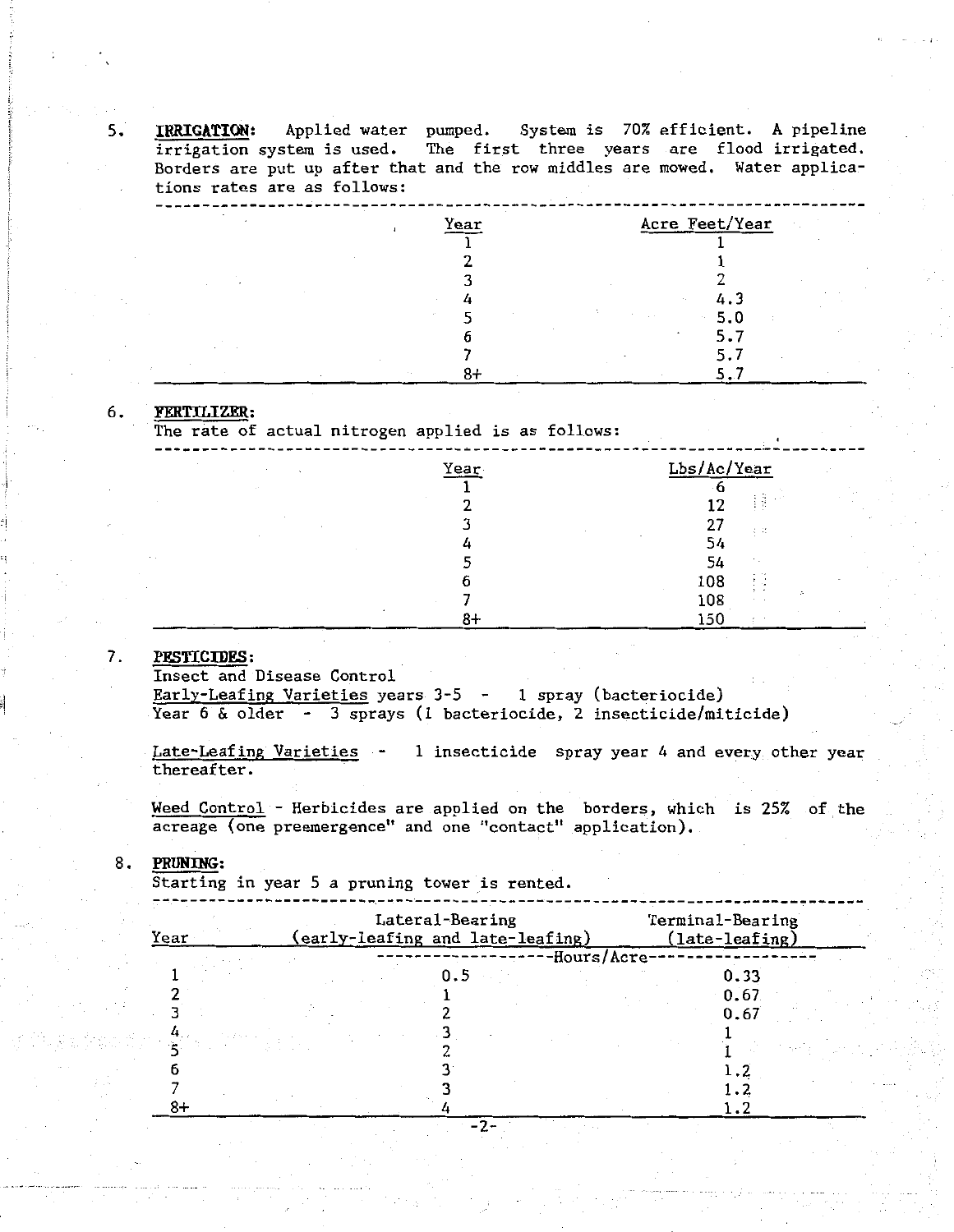#### 9. BRUSH REMOVAL:

Brush is removed by hand in establishment years. After that a shredder is used.

#### 10. HARVEST:

The first bearing year . is hand-picked with the picker receiving half the crop. Following years are mechanically harvested. The custom rate includes a one ton minimum charge. Ethephon is applied to promote harvest on earlyleafing lateral-bearing varieties.

## 11. INTEREST:

An operating interest rate of 11% was assumed. Operating capital is assumed to be borrowed for 6 months of each establishment and producing year. Interest is also charged on accumulated cash costs in establishment years to reflect interest charged on a long-term establishment loan. Interest is also charged at 11% on investment capital to account for the income foregone by keeping money tied up in capital equipment.

#### 12. OVERHEAD COSTS:

County taxes represent a set fee while office and business costs are estimated at about 8% of the total cultural **costs.** They include such **costs:**  as preparing roadways, general weed **control,** office, bookkeeping, etc.

## 13. FUEL & REPAIR:

Included are the cost of fuel, maintenance, replacement parts, tires, etc.

### 14. INVESTMENT COST:

In allocating the equipment cost per acre, the following calculations were made: (a) "Original Cost" of equipment is the estimated new cost and (a) "Original Cost" of equipment is the estimated new cost and includes 6% sales tax. (b) "Cost Per Acre" is the new cost divided by the number of acres the equipment will be used on. (c) "Depreciation'' is based on the "Per Acre Cost" divided by the expected life. of the equipment.  $(d)$ "Interest" on investment is figured on one-half of the new cost per acre multiplied by 11%. (e) The investment cost per acre is calculated as 60% of the cost of all new equipment to reflect a mix of new and used equipment\_.

15. Land is valued at \$5000 per acre. An interest rate of 11% is applied. At full production, the land is assessed at \$8000/acre for tax purposes. The ranch.is not included in the Williamson Act.

-3-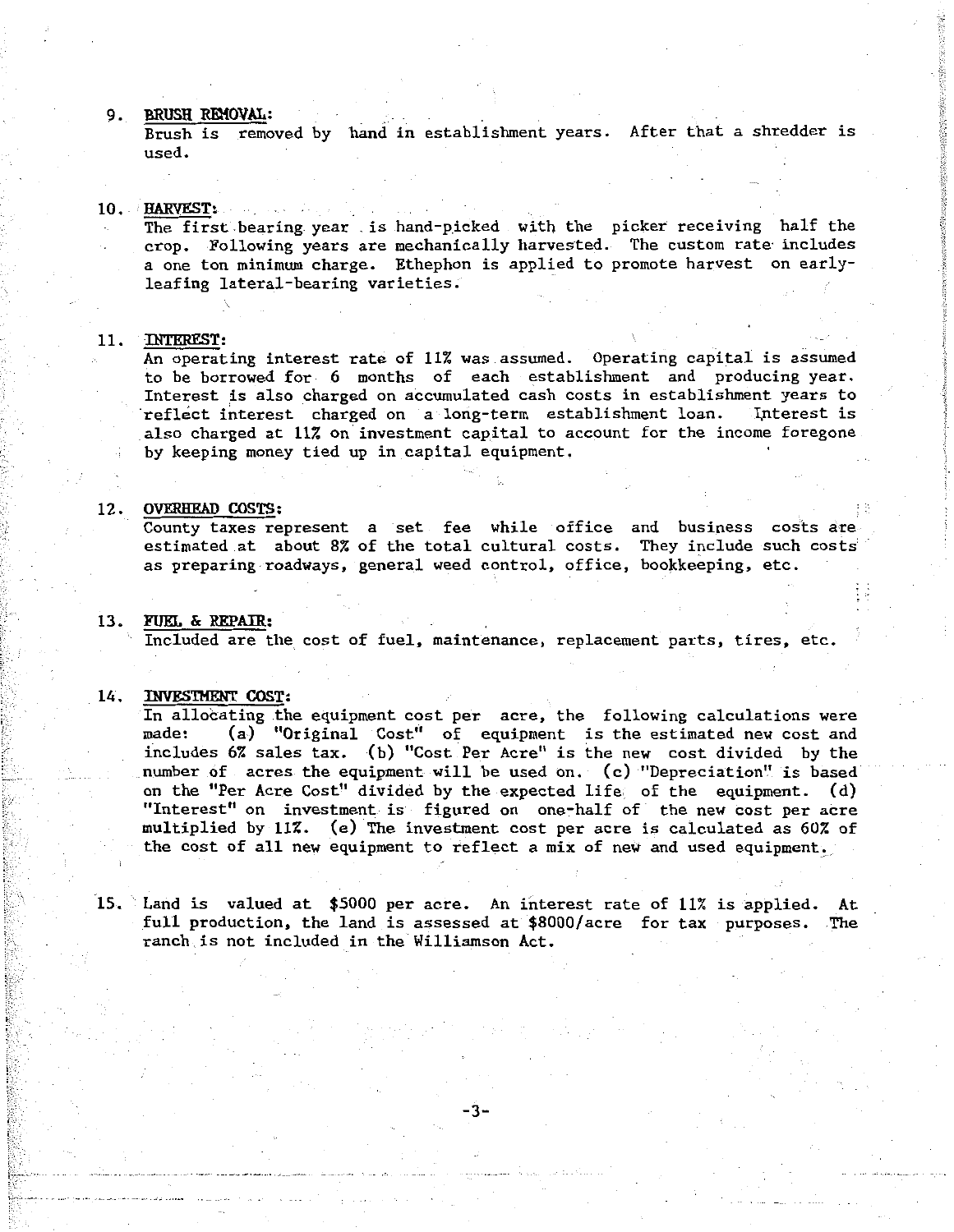# LATE-LEAFING LATERAL-BEARING **Southern San Joaquin Valley - 1989**

|                                | Skilled labor:<br>Field labor:                |    | \$8.00 per hour<br>\$6.00 per hour |                 | Interest rate: |               | 12.0%     |                  |                 |
|--------------------------------|-----------------------------------------------|----|------------------------------------|-----------------|----------------|---------------|-----------|------------------|-----------------|
|                                |                                               |    |                                    |                 | Costs per Acre |               |           |                  |                 |
| YEAR                           |                                               |    | lst.                               | 2nd             | 3rd            | 4th           | 5th       | 6th              | 7th             |
| YIELD (Pounds/acre)            |                                               |    |                                    |                 |                | 300           | 700       | 1,200            | 2,000           |
| Planting costs                 |                                               |    |                                    |                 |                |               |           |                  |                 |
|                                | Land preparation: subsoil & level - contract  |    | -160                               |                 |                |               |           |                  |                 |
|                                | Disk and Float: 4 hours - labor and tractor   |    | 76                                 |                 |                |               |           |                  |                 |
|                                | Trees: 55 0 \$9.50 (+2 2nd Yr. and 1 3rd Yr.) |    | 523                                | 19 <sup>°</sup> | 10             |               |           |                  |                 |
| Survey and Plant: 55 @ \$1.50  |                                               |    | 83                                 | 3               | 2              |               |           |                  |                 |
|                                |                                               |    |                                    |                 |                |               |           |                  |                 |
| TOTAL PLANTING COSTS           |                                               |    | \$841                              | \$22            | , \$11         |               |           |                  |                 |
| Cultural costs:                |                                               |    |                                    |                 |                |               |           |                  |                 |
|                                | Prune and train (skilled hand labor)          |    | \$4                                | \$8             | \$15           | \$23          | \$55      | \$83             | \$112           |
| Brush disposal                 |                                               |    | 5                                  | 9               | 20             | 20            | 20        | 20.              | 20 <sup>1</sup> |
|                                |                                               |    |                                    |                 |                |               |           |                  |                 |
|                                | Tillage and Irrigation Preparation:           | 主称 |                                    |                 |                |               |           |                  |                 |
| 7 hrs. yr. 1 1 hr. yr. 2+      |                                               | ΕĄ | 127                                | 17              | 17             | 17            | 17        | 17:              | 17              |
| Put up borders                 |                                               |    | 30                                 | 0               | 0              | 0             | $\cdot$ 0 | $\mathbf{0}$     | 0               |
| Mow middles (B times)          |                                               |    | 0                                  | 65              | 65             | 65.           | 65        | 65.              | -65             |
|                                | Weed control sprays (material & application)  |    | 0                                  | 0               | 0              | 42            | 42        | 42.              | 42              |
|                                | Irrig. labor: 4 hrs. 1st yr. 1 hr. yrs. 2+    |    | 24                                 | 6               | 6              | 6             | 6         | Б                | 6               |
|                                | Water @ \$20/ac. ft. + \$6/ac. district tax   |    | 26                                 | 26              | 46             | 66            | 106       | 120 <sup>1</sup> | 120             |
| Fertilizer: Nitrogen \$0.33/lb |                                               |    | ۰Z                                 | 4               | 9              | 18            | 18        | 30               | 50              |
| .5 hr. labor and tractor       |                                               |    | 7                                  | 7               | 7              | 7             | 7         | 7                | 7               |
| Pest control sprays            |                                               |    | 0                                  | 0               | 0              | 39            | 0         | $39 -$           | 0               |
| Custom application             |                                               |    | 0                                  | 0               | 0              | 15            | 0         | 15               | 0               |
|                                | Miscellaneous labor and power - 1 hour        |    | 16                                 | 16              | 16             | 16            | 16        | 16               | 16              |
| Pick-up truck costs            |                                               |    | 25                                 | 25              | 25             | 25            | 25        | 25               | 25              |
|                                |                                               |    |                                    |                 |                |               |           |                  |                 |
| TOTAL CULTURAL COSTS           |                                               |    | \$266                              | \$183           | \$226          | \$359         | \$377     | \$491            | \$480           |
| Harvesting Costs:              |                                               |    |                                    |                 |                |               |           |                  |                 |
|                                | Hand pick $-$ \$.45/1b for 50% of crop        |    |                                    |                 |                | 68            | 158       |                  |                 |
|                                | 1st Pick - 80% of crop. \$130/ton. 1 ton min. |    |                                    |                 |                |               |           | 130              | 130             |
| 2nd Pick - \$80/acre           |                                               |    |                                    |                 |                |               |           | 80               | 80              |
| Hull and dry - $$75/ton$       |                                               |    |                                    |                 |                | $\mathbf{11}$ | 26        | 45               | 75              |
| TOTAL HARVEST COSTS            |                                               |    |                                    |                 |                | \$79          | \$184     | \$255            | \$285           |
| Overhead Costs:                |                                               |    |                                    |                 |                |               |           |                  |                 |
| Office and business costs      |                                               |    | 100                                | 100             | 100            | 100           | 100       | 100              | 100             |
|                                |                                               |    | 54                                 | 54              | 54             | 54            | 54        | 150              | 165             |
| County Taxes                   |                                               |    | 3                                  |                 | 3              | 3             | 3         | 3                | 3               |
|                                |                                               |    |                                    | 3,              |                |               |           |                  |                 |
| Insurance                      |                                               |    |                                    |                 |                |               |           |                  |                 |
| TOTAL OVERHEAD COSTS           |                                               |    | \$158                              | \$158           | \$158          | \$158         | \$158     | \$253            | \$269           |
| TOTAL CASH COSTS               |                                               |    | \$1,265                            | \$362           | \$395          | \$596         | \$719     | \$1,000.         | \$1,033         |

-4-

 $\sim$ 

- -·--·---··----···-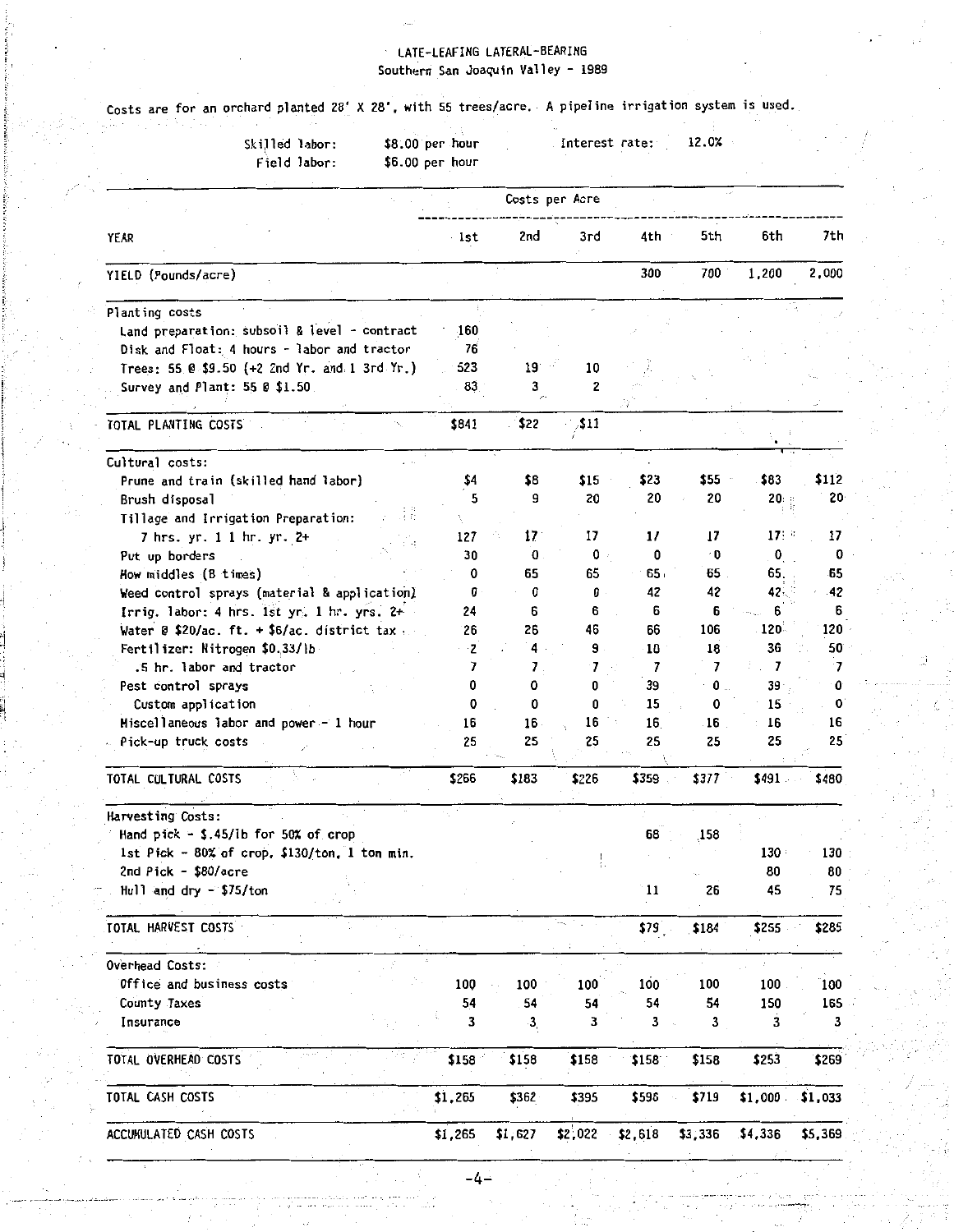|                                                                             |            |            | 'Costs per Acre |            |            |            |            |
|-----------------------------------------------------------------------------|------------|------------|-----------------|------------|------------|------------|------------|
| <b>YEAR</b>                                                                 | 1st        | 2nd        | 3rd             | 4th        | 5th        | 6th        | 7th        |
| Oepreciation:<br>والمدام والم<br>Buildings, equipment and irrigation system | 80         | c.<br>80   | 80              | 80         | 80         | 80.        | 80         |
| TOTAL OEPRECIATION                                                          | \$80       | \$80       | \$80            | \$80       | \$80       | \$80       | \$80       |
| Interest on Investment<br>Buildings, equipment and irrigation system        | 52         | 52         | 52              | 52.        | 52         | 52         | 52         |
| Land \$5000/acre<br>Interest on accumulated cash costs                      | 600<br>152 | 600<br>195 | 600<br>243      | 600<br>314 | 600<br>400 | 600<br>520 | 600<br>644 |
| TOTAL INTEREST ON INVESTMENT                                                | \$804      | \$847      | \$895           | \$966      | \$1,052    | \$1,172    | \$1,296    |
| TOTAL COST FOR THE YEAR                                                     | \$2,148    | \$1,290    | \$1,370         | \$1,642    | \$1,851    | \$2,252    | \$2,409    |
| CREOIT FROM HARVEST @ \$0.45/POUNO                                          |            |            |                 | \$135      | \$315      | \$540      | \$900      |
| i h<br>NET COST FOR THE YEAR                                                | \$2,148    | \$1,290    | \$1,370         | \$1,507    | \$1,536    | \$1,712    | \$1,509    |
| TOTAL ACCUMULATED NET COST                                                  | \$2,148    | \$3,438    | \$4,808         | \$6,314    | \$7,850    | \$9,562    | \$11,072   |

-5-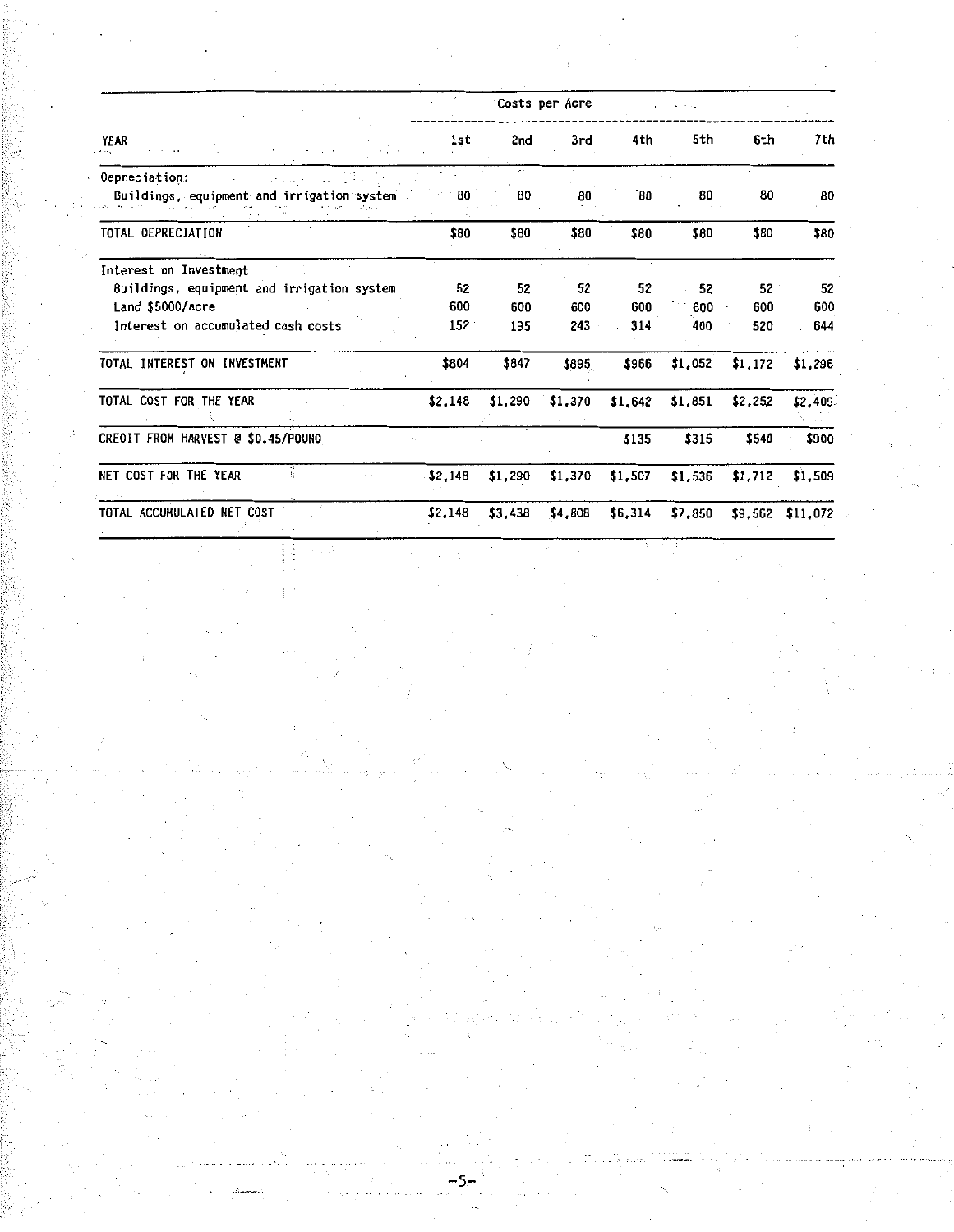# SAMPLE COSTS TO PRODUCE ENGLISH WALNUTS **Late-Leafing and lateral-Bearing**  Southern San Joaquin Valley - 1989

| Labor Rate:                                                     |          | \$8.00/hr. skilled labor |         |                |                   | Interest Rate:                                    |         |               | $12\%$ |
|-----------------------------------------------------------------|----------|--------------------------|---------|----------------|-------------------|---------------------------------------------------|---------|---------------|--------|
|                                                                 |          |                          |         |                |                   |                                                   |         |               |        |
|                                                                 | Tractor/ |                          |         |                |                   | --------- Cash and Labor Costs per Acre --------- |         |               |        |
|                                                                 |          | Implement Implement      |         |                |                   | Labor Fuel & Material Custom                      |         | Total         | Your   |
| Operation                                                       | No.      | No.                      | Hours   |                |                   | Cost/A Repairs Cost /Rent                         |         | Cost          | Cost   |
|                                                                 |          |                          |         |                |                   |                                                   |         |               |        |
| Cultural costs:                                                 |          |                          |         |                |                   |                                                   |         |               |        |
| Pruning                                                         |          |                          |         | $4.0$ $532.00$ |                   |                                                   | \$80.00 | \$112         |        |
| Brush Disposal                                                  |          | 6                        | 1.2     | 10.56          | \$9.59            |                                                   |         | 20            |        |
| Fertilize (150# N @ \$.33)                                      |          |                          |         |                |                   | \$49.50                                           | 6.00    | 56            |        |
| Spray (Scale) every other yr.                                   |          |                          |         |                |                   | 19.50                                             | 7.50    | 27            |        |
| Tillage and irrig. prep. 1                                      |          | 2                        | $1.0 -$ | 8.80           | 8.55              |                                                   |         | 17            |        |
| Irrigation $(8 \times 8.5" = 68")$ 8                            |          |                          |         |                |                   | 120.00                                            |         | 120           |        |
| Labor                                                           |          |                          | 1:0     | 6.00           |                   |                                                   |         | $\mathbf{6}$  |        |
| Spray: Weed Control                                             |          |                          |         |                |                   |                                                   | 42.00   | 42            |        |
| Mow BX                                                          |          | 4                        | 4.0     | 35.20          | 29.39             |                                                   |         | 65            |        |
| <b>Miscellaneous</b>                                            |          |                          | 1.0     | 8.00           | 7.50 <sub>1</sub> |                                                   |         | 16            |        |
| Costs for pick up truck                                         |          |                          |         |                | 25.00             |                                                   |         | 25            |        |
|                                                                 |          |                          |         |                |                   |                                                   |         |               |        |
| Interest on operating capital @ 12%                             |          |                          |         |                |                   |                                                   |         | 40            |        |
| ------------------------                                        |          |                          |         |                |                   |                                                   |         |               |        |
| TOTAL CULTURAL COSTS                                            |          |                          | 12      | \$101          | 580               | / \$189                                           | \$136   | \$545         |        |
| <b>Harvest Costs:</b>                                           |          |                          |         |                |                   |                                                   |         |               |        |
| 1st Pick and Haul $-80\frac{2}{1}$ \$130 per ton, 1 ton minimum |          |                          |         |                |                   |                                                   | \$182   | \$182         |        |
| - 20%<br>2nd Pick                                               |          | \$80 per acre            |         |                |                   |                                                   | 80      | 80            |        |
| Hull & Dry                                                      |          | \$75 per ton             |         |                |                   |                                                   | 131     | 131           |        |
|                                                                 |          |                          |         |                |                   |                                                   |         |               |        |
| TOTAL HARVEST CDSTS                                             |          |                          |         |                |                   |                                                   | \$393   | \$393         |        |
|                                                                 |          |                          |         |                |                   |                                                   |         |               |        |
| Cash overhead:                                                  |          |                          |         |                |                   |                                                   |         |               |        |
| Office and business costs                                       |          |                          |         |                |                   |                                                   |         | \$100         |        |
| County Taxes                                                    |          |                          |         |                |                   |                                                   |         | 110           |        |
| Equipment Insurance                                             |          |                          |         |                |                   |                                                   |         | - 3           |        |
|                                                                 |          |                          |         |                |                   |                                                   |         |               |        |
| TOTAL CASH OVERHEAD COSTS                                       |          |                          |         |                |                   |                                                   |         | \$213         |        |
|                                                                 |          |                          |         |                |                   |                                                   |         |               |        |
| TOTAL CASH COSTS                                                |          |                          |         |                |                   |                                                   |         | \$1,151       |        |
|                                                                 |          |                          |         |                |                   |                                                   |         |               |        |
| TOTAL CASH COST/TON:                                            |          | 3500 lbs/acre yield      |         |                |                   |                                                   |         | \$658         |        |
|                                                                 |          |                          |         |                | ================= |                                                   |         | zawczestczecz |        |
|                                                                 |          | Per production           |         |                | -- Annual Cost    |                                                   |         |               |        |
| Investment                                                      |          | Асге                     |         | Depreciation   |                   | Interest @                                        | - 12%   |               |        |
|                                                                 |          |                          |         |                |                   |                                                   |         |               |        |
| Land (bare)                                                     |          | \$5,000                  |         |                |                   | \$600                                             |         | \$600         |        |
| Equipment & buildings                                           |          | 863                      |         | \$80           |                   | 52                                                |         | 132           |        |
| Trees (40 yr. depreciation)                                     |          | $= 11,072$               |         | :277           |                   | 664                                               |         | 941           |        |
|                                                                 |          |                          |         |                |                   |                                                   |         |               |        |
|                                                                 |          |                          |         |                |                   |                                                   |         |               |        |
|                                                                 |          | \$16,935                 |         | \$357          |                   | \$1,316                                           |         | \$1.673       |        |
| TOTAL INVESTMENT COSTS<br><b>TOTAL COSTS PER ACRE</b>           |          |                          |         |                |                   |                                                   |         | \$2,824       |        |

ŧΨ

a.

ţ

 $\bar{z}$  ):

·6-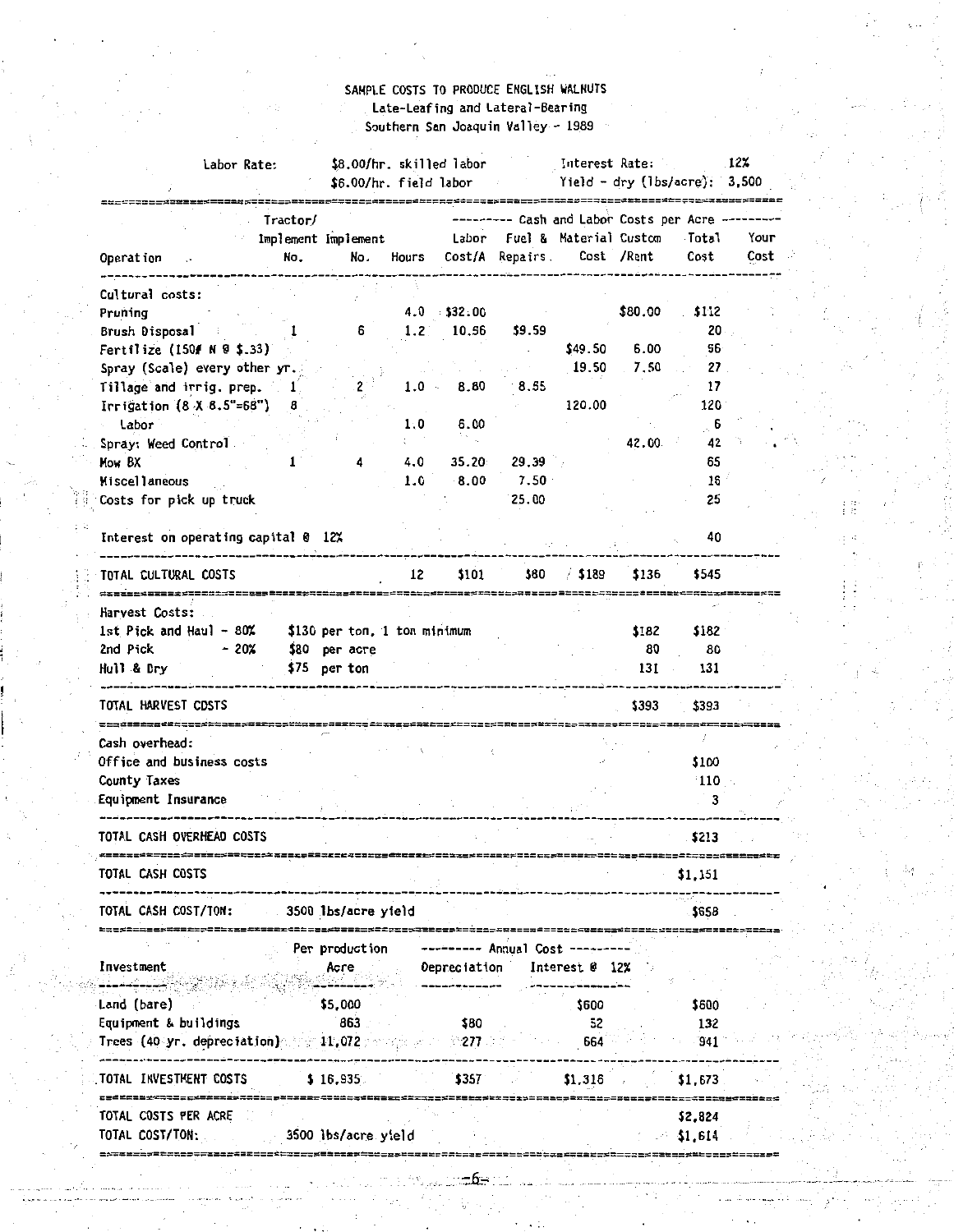## LATE-LEAFING LATERAL-BEARING WALNUTS MONTHLY SUMMARY OF PER ACRE CASH COSTS

**Production Year: November - OCtober**  Southern San Joaquin Valley - 1989

 $\sim$ 

=============================================================================================.=~=========::::======

**Operation** Nov Dec Jan Feb Har Apr May Jun Jul ·Aug Sep Oct TOTAL \_\_\_\_\_\_\_\_\_\_\_\_\_\_\_\_\_\_\_\_\_\_\_\_\_\_\_\_\_\_ . \_\_\_\_\_\_\_\_\_\_\_\_\_\_\_\_\_\_\_\_\_\_\_\_\_\_\_\_\_\_\_\_\_\_\_\_\_\_\_\_\_\_\_\_\_\_\_\_\_\_\_\_\_\_\_\_\_\_\_\_\_\_\_\_\_ .;,. \_\_\_\_\_\_\_\_\_\_\_\_\_\_\_\_ Cultural **costs: Pruning'** 112.0 \$112 **Brush Disposal** 20.1 20 **Fert i 1 ize** (150# N) 27.8 27 .8. 56 **Spray: Pest Cqnti'ol\*** 27.0 27 Tillage & **irrig. prep** 17.3 17 **Irrigation (8 X 8.5") 6.7 6.7 6.7 13.3 13.3 26.7 26.7 26.7 120 Labor** .8 .8 .8 .8 .8 1.1 1.1 6 **Spray: Weed Control\*\* 31.3 10.7 A2** How 5X 12.9 12.9 12.9 12.9 12.9 65 **Miscellaneous** 7 .8 7.8 16 **Pick-up-truck costs** 2.1 2.1 '4.1 2.1 2.1 2.1 2.1 2.1 2.1 2.1 2.1 2.1 25 **Interest on operating** . **capital** @ 11% .3 .4 'l.7 1.9 2.1 2.4 3.1 3.9 4.2 5.0 5.2 9.3 40 TOTAL CULTURAL COSTS \$34 \$2 \$136 \$24 \$12 \$39 \$71 \$73 \$34 \$76 \$25 \$19 \$545 =============================================~,,..:;=============================c====••c=========================== Harvest Costs (1.75 tns/A): Sweep & Pick Up Hull & Dry 182.0 80.0 131.3

182 80 131

3

---------------------------------------------~------------------------------------------------------------------ TOTAL HARVEST COSTS \$393 \$393 =============================================================================--================================== **Cash overhead: Office and business**  100 8.3 8.3 .8.3 8.3 8.3 8.3 8.3 8.3 8.3 8.3 8.3 8.3 **County Taxes**   $\mathcal{A}_{\mathbf{q}}$  ? 54.8 54.8 110 3.5 **Equipment Insurance**  TOTAL CASH.OVERHEAD \$8 \$8 \$8 \$213 \$8 \$63 \$12 \$8 \$8 \$63 \$8 \$8 \$8 بديوند مد ees: -----TOTAL CASH COSTS \$42 \$66 \$148 \$33 \$20 \$102 \$79 \$82 \$42 \$84 \$33 \$421 \$1,151 '================================================================================================================

\* **Insect control - spray every other year for scale \$27.00 = 1/2 total cost.** 

\*\* **Preemergence in November. Contact 1n May.** 

 $\mathbb{S}_+$  .

 $\mathbb{R}$  .

Shake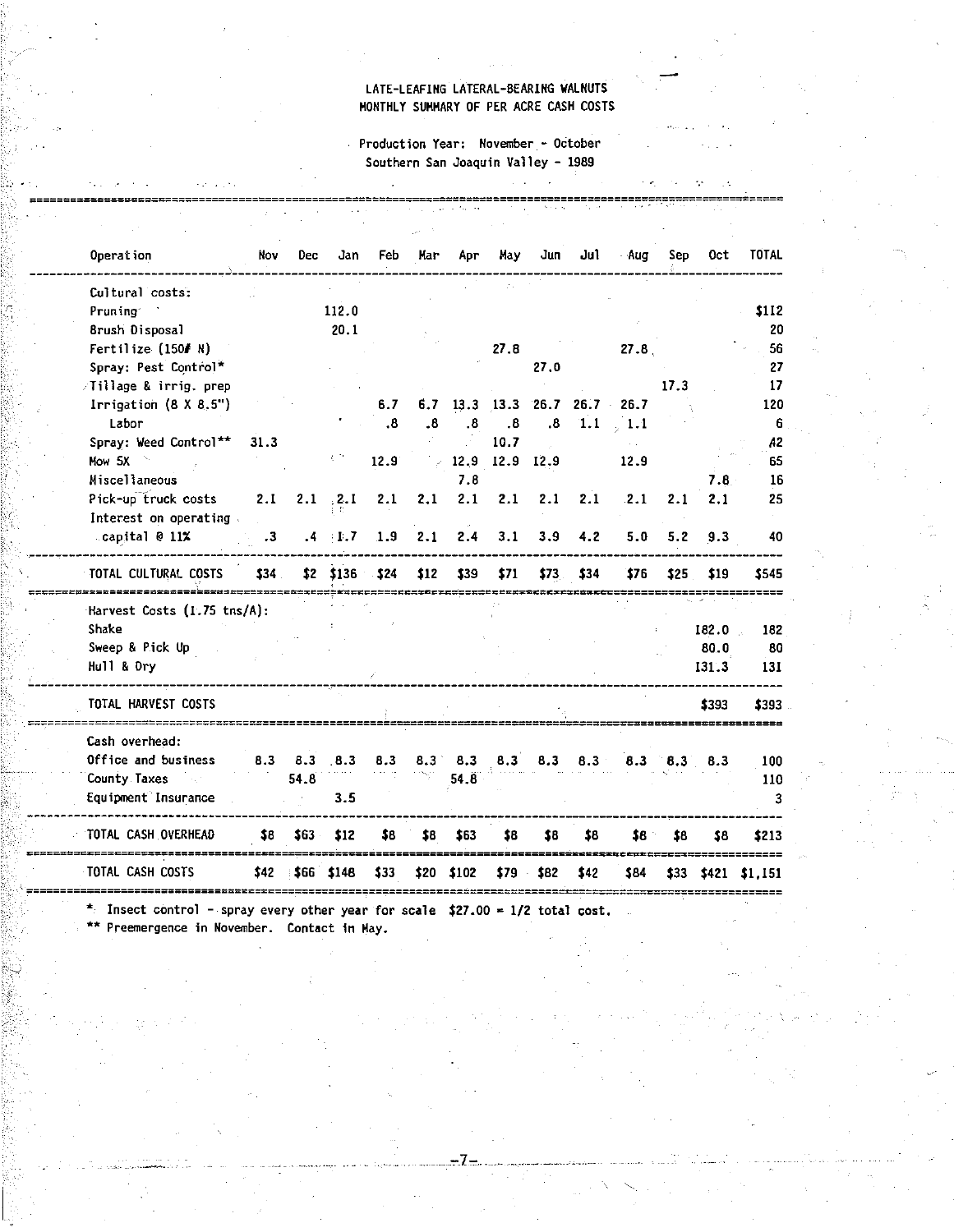#### EQUIPMENT ANO BUILDING LIST FOR LATE-LEAFING LATERAL-BEARING ENGLISH WALNUTS **Southern San Joaquin Valley - 1989**

|  |  | SOUTIETH SON ADOUBLIL TOTICI |  |  |  |
|--|--|------------------------------|--|--|--|
|  |  |                              |  |  |  |

| Interest Rate: | 12% |  | Fuel Cost per Gallon \$.80 |       |
|----------------|-----|--|----------------------------|-------|
|                |     |  |                            | \$.86 |

|             |                            |             | ANNUAL  | <b>COST</b> |           |              |              | YEARS ----OVERHEAD*--- |             |          |                      |          |
|-------------|----------------------------|-------------|---------|-------------|-----------|--------------|--------------|------------------------|-------------|----------|----------------------|----------|
| <b>ITEN</b> |                            | new         | USE.    | PER         | LIFE      |              |              | TO DEPREC- INTEREST*   |             |          | --- HOURLY COSTS --  |          |
| €.          | <b>DESCRIPTION</b>         | <b>COST</b> | (ACRES) | ACRE        | (HRS)     |              | TRADE IATION |                        | TAR*        |          | FUEL* REPAIRS* TOTAL |          |
|             | Tractors:                  |             |         |             |           |              |              |                        |             |          |                      |          |
|             | 55 HP wheel diesel         | \$20,000    | 60      | \$333       | 12,000    |              | $10$ \$33.33 | \$20.00                | 120%        | \$2.95   | \$2.00               | \$4.95   |
| 2           | Disc, tandem 14"           | 7.500       | 60      | 125         | 2,500     | $10^{\circ}$ | 12.50        | 7.50                   | 120         |          | 3.60                 | 3.60     |
| 3           | Float                      | 2,000       | 60      | 33          | 2,500     | 10           | 3.33         | 2.00                   | 120         |          | .96                  | .96      |
|             | Mover                      | 4,000       | 60      | $67 -$      | 2,000     | 10           | 6.67         | $4.00 -$               | 120         |          | 2.40                 | 2.40     |
| 5.          | Brush rake                 | 1,000       | 60      | 17          | 2,500     | $15 -$       | 1:11         | 1.00                   | 100         |          | .40                  | $-40$    |
| 6.          | Brush shredder             | 7,600       | -60     | 127         | 2,500     | 10           | 12.67        | 7.60                   | $100^\circ$ |          | .3.04                | 3.04     |
|             | Weed sprayer, SP           | 1,650       | 60      | 28          | 2,000     | 10           | 2.75         | 1.65                   | 120         | $2.58 -$ | .99                  | $3.57 -$ |
| 8           | Pipeline irrigation system | 24,000      | 60      | 400         | $-27.000$ | 20           | 20.00        | 24.00                  | 10          |          | .09                  | .09      |
| 9           | Pick-up, 1/2 ton           | 14,000      | 60      | 233         | 2,000     | $7 -$        | 33.33        | 14.00.                 | 60          |          |                      |          |
|             | Miscellaneous shop tools   | 4,500       | 60      | $-75$       |           | 10           | 7.50         | 4.50                   |             |          |                      |          |
|             | Buildings                  | 12,000      | 60      | 200         |           | 30           | 6.67         | 12.00                  |             |          |                      |          |
|             | TOTAL COST                 | \$86,250    |         | \$1,43B     |           |              | \$133        | \$86                   |             |          |                      |          |
|             | 60% OF NEW COSTS*          | \$51,750    |         | \$863       |           |              | \$80         | \$52                   |             |          |                      |          |

\* DEFINITIONS:

**YEARS TO** TRADE--------~- **The projected life of the machine in years adjusted for excessfve annual use.**  OVERHEAD--------------- Per acre per year. DEPRECIATION -----~----- "COST PER ACRE" divided by "YEARS TO TRADE" INTEREST---------------- ("COST PER ACRE" X "INTEREST RATE~) divided by 2 = average interest cost per acre per year. **TAR----------------'------ Total accumulated repairs. The to-tal cost of repairs during the machine's life expressed as a percent of "NEW COST". Calculateq from equations based on equipment type and annual use.** - HOURLY COST OF FUEL----- Diesel fuel, oil and lube costs per hour= HP x cost of diesel fuel/gal X 0.0667. Gasoline fuel, oil and lube costs per hour = HP x cost of gasoline/gal X 0.0889. HOURLY COST OF REPAIRS-- ("NEW COST" X "TAR") divided by ("LIFE IN HOURS"). 60% OF NEW COSTS ------- Used to reflect a mix of new and used equipment.

-8-